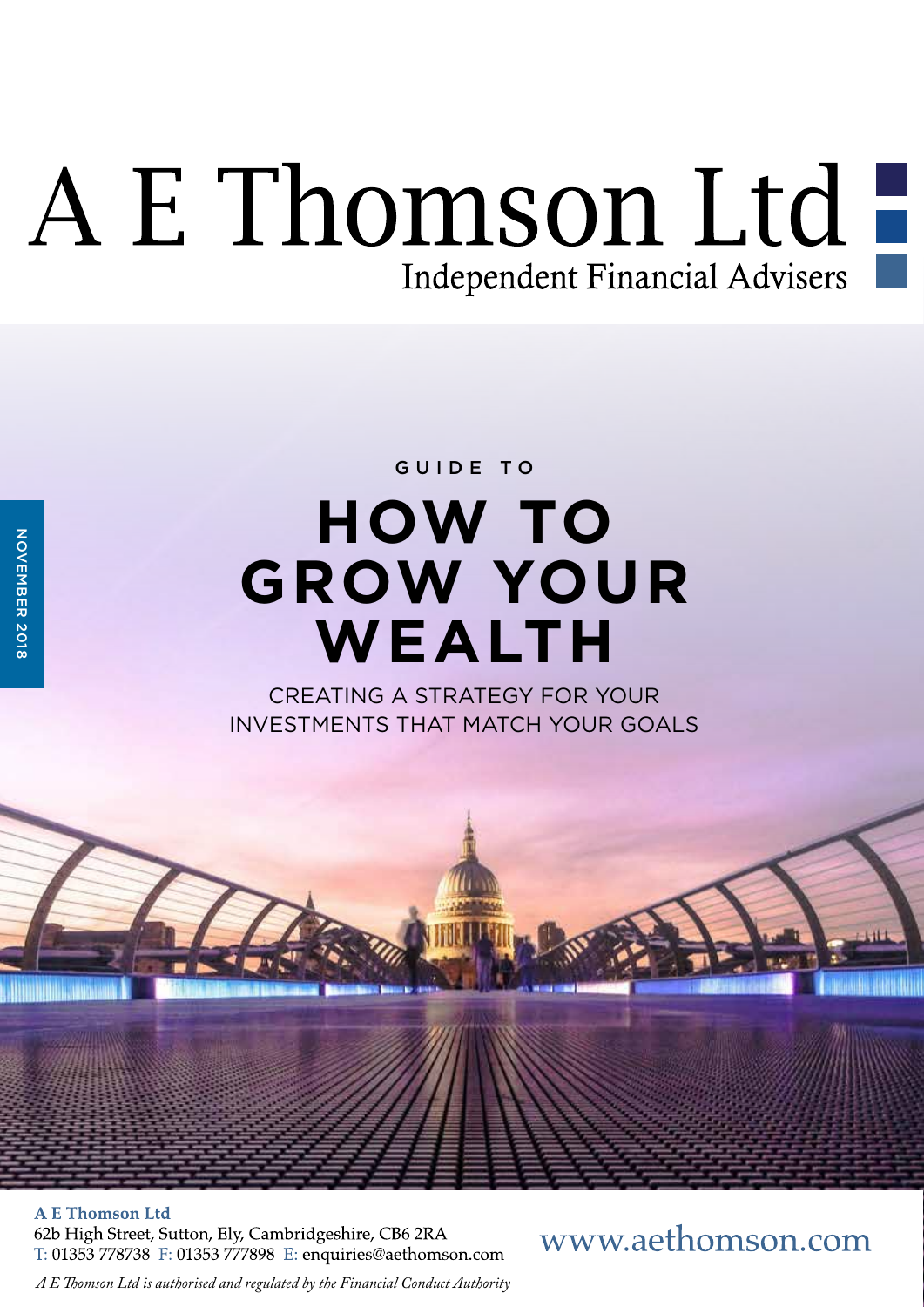# GUIDE TO **HOW TO GROW YOUR WEALTH** Creating a strategy for your investments that match your goals

### **WELCOME**

I nvesting can be intimidating, a complex world with its own language. But by recognising and meeting your distinct requirements, we can have a positive impact on your life and investment objectives and help you through the entire process.

When growing your wealth, it's essential to look at the big picture. Your wealth should work in all the ways you want it to. This means looking at what your wealth is now and what it might be. Our approach is to work with you to create a strategy for your investments that match your needs, and we'll do whatever it takes to keep your investment portfolio running smoothly.

Sudden market moves can be testing times for all investors because we get a stark reminder of what investment risk really feels like. Short-term volatility, whilst unpleasant, should not detract your focus from the long-term objectives – your investments.

Whatever your goals, we have a solution designed for you. We provide an extensive range of services, plus the ability to tailor solutions based on your specifc needs. Whatever stage of life you're at, we can guide you through the opportunities and challenges you may face and help you to determine your perspective on wealth, your investment goals and your appetite for risk.

#### **LOOKING TO INVEST FOR INCOME, GROWTH OR A COMBINATION OF BOTH?**

Whether you are looking to invest for income, growth or a combination of both, we can provide the professional advice, comprehensive investment solutions and ongoing service to help you achieve your investment goals. To identify which options are right for your circumstances or to fnd out more, please contact us – we look forward to hearing from you.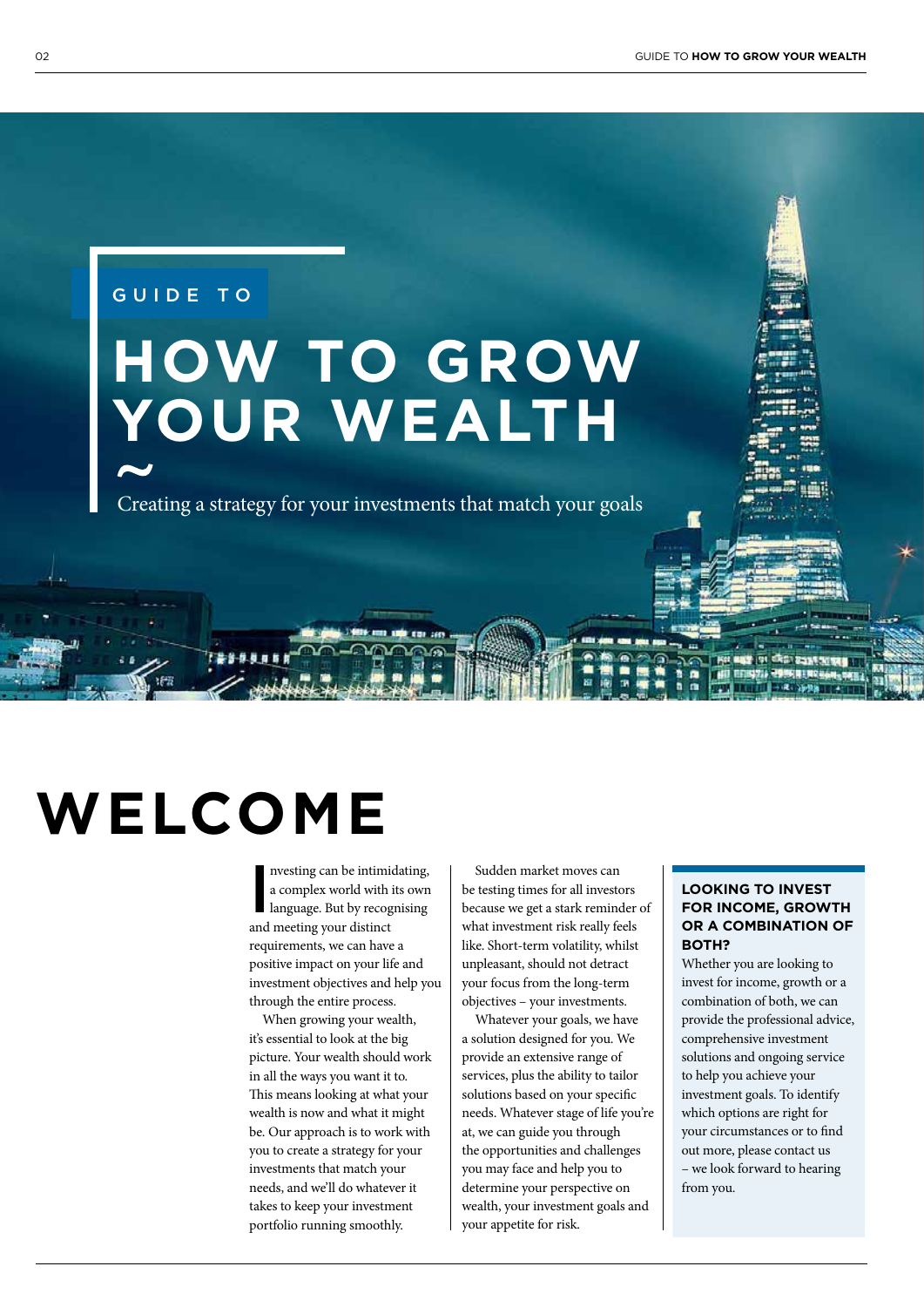

### **CONTENTS**

#### **WELCOME 02**

Create a strategy for your investments that match your needs

**REVIEWING YOUR NEEDS AND GOALS 04**

Take the time to think about what you really want from your investments

- **INVESTMENT OBJECTIVES – A LIFELONG PROCESS** Protecting your wealth from market ups and downs **06**
- **MATTERS OF RISK** Investment goals and timescales that infuence your choices **08**
- **DIVERSIFIED PORTFOLIO** Efective tool for reducing risk and volatility without necessarily giving up returns **10**
- **VOLATILITY, RISK AND MARKET DECLINES** Relentless and continual rise in value over the very long term, punctuated by falls **13**
- **POSITIVE OUTCOMES** Impact investing without sacrificing returns or profits **14**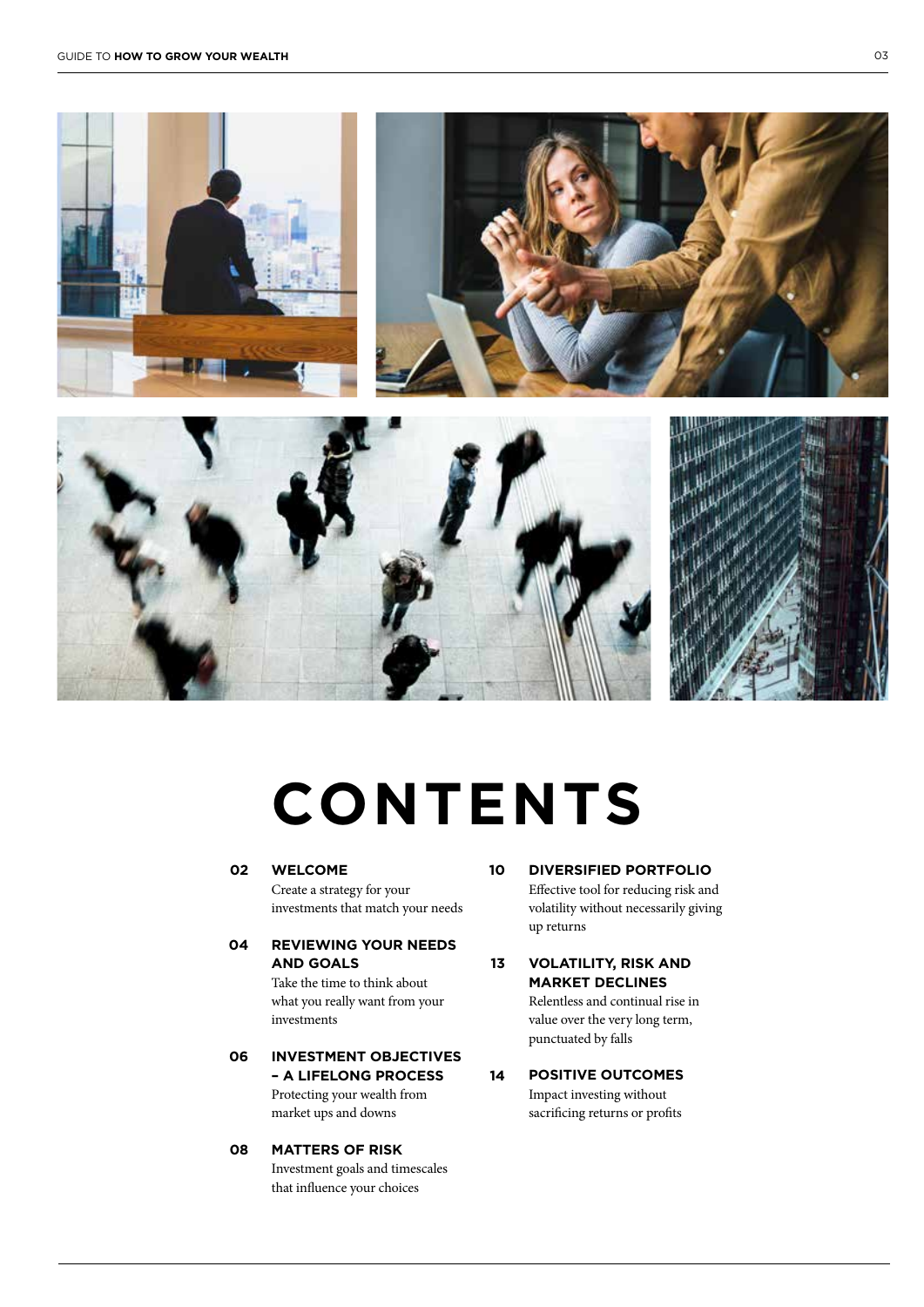

### **REVIEWING YOUR NEEDS AND GOALS**

Take the time to think about what you really want from your investments

Australian is possible when you manage your money the right way. It's well worth taking the time to think about what you really wan money the right way. It's well worth taking the time to think about what you really want from your investments. Knowing yourself, your needs and goals, and your appetite for risk is a good start. Your focus should be on ensuring that the inevitable bumps along your investment journey do not force you off course.

When markets are falling and it seems like everybody is selling, staying invested can seem daunting and dangerous. Equally, when markets are rising and everybody seems to be buying, keeping a level head and ignoring the crowd can be difficult.

#### **CONSIDER YOUR REASONS FOR INVESTING**

It's important to know why you're investing. The first step is to consider your fnancial situation and your reasons for investing.

#### **For example, you might be:**

- Looking for a way to get higher returns than on your cash savings
- Putting money aside to help pay for a specific goal such as your children's or grandchildren's education or their future wedding
- Planning for your retirement

Determining your reasons for investing now will help you work out your investment goals and infuence how you manage your investments in future.

#### **DECIDE ON HOW LONG YOU CAN INVEST**

If you're investing with a goal in mind, you've probably got a date in mind too. If you've got a few goals, some may be further away in time than others, so you'll probably have diferent strategies for your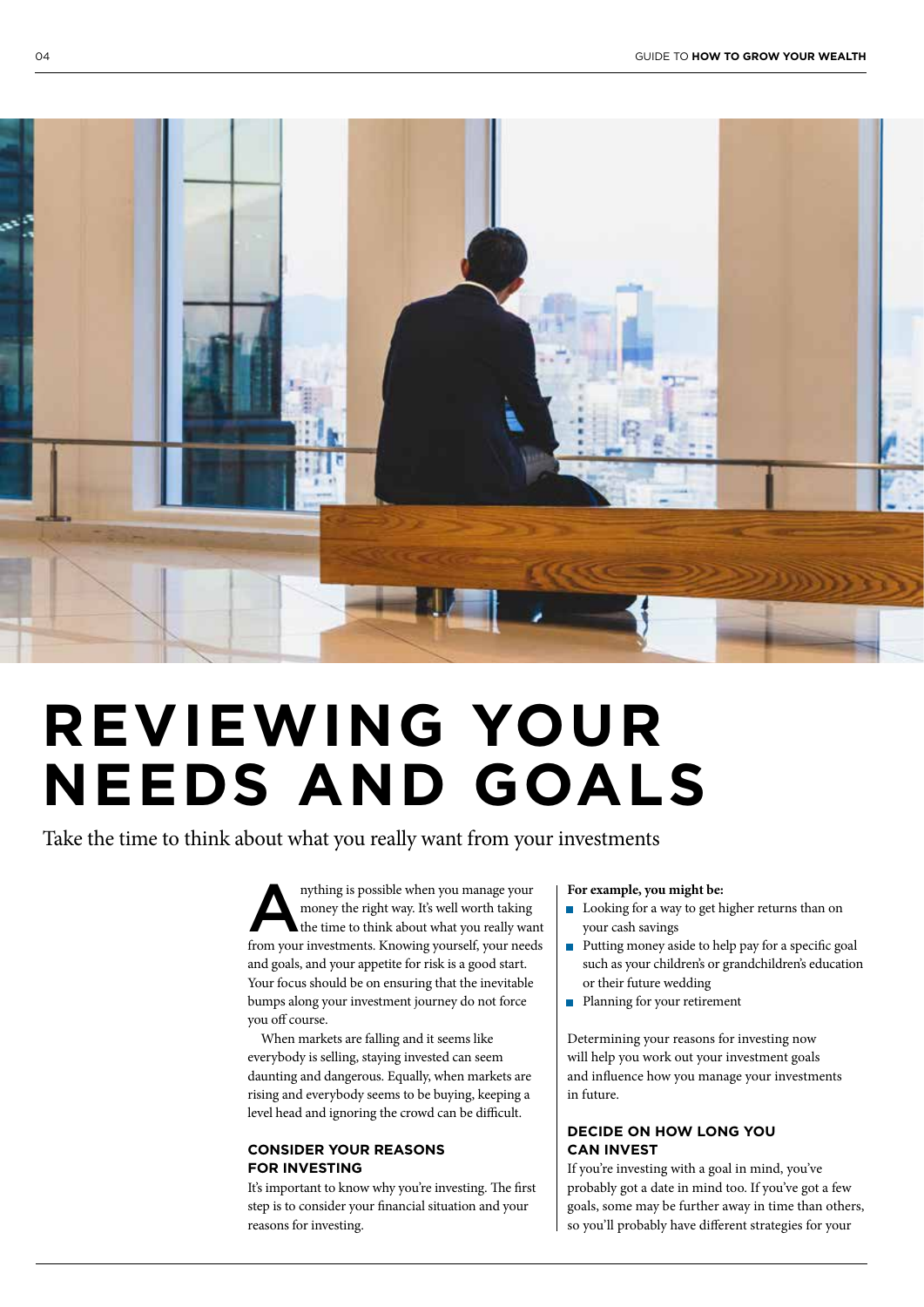diferent investments. Investments rise and fall in value, so it's sensible to use cash savings for your short-term goals and invest for your longer-term goals.

#### **SHORT TERM**

Most investments need at least a fve-year commitment. But there are other options if you don't want to invest for this long, such as cash savings.

#### **MEDIUM TERM**

If you can commit your money for at least fve years, a selection of investments might suit you. Your investments make up your 'portfolio' and could contain a mix of funds investing in shares, bonds and other assets, or a mixture of these, which are carefully selected and monitored for performance by professional fund managers.

#### **LONG TERM**

Let's say you start investing for your retirement when you're fairly young. You might have 20 or 30 years before you need to start drawing money from your investments. With time on your side, you might consider riskier funds that can offer the chance of bigger returns in exchange for an increased risk of losing your money.

As you get closer to retirement, you might sell of some of these riskier investments and move to safer options, with the aim of protecting your investments and their returns. How much time you've got to work with will have a big impact on the decisions you make. As a general rule, the longer you hold investments, the better the chance they'll outperform cash – but there can never be a guarantee of this.

#### **MAKE AN INVESTMENT PLAN**

Once you're clear on your needs and goals – and have assessed how much risk you can take – you need to identify the types of product that could be suitable for you.

A good rule of thumb is to start with low-risk investments such as Cash ISAs. Then, add mediumrisk investments like unit trusts if you're happy to accept higher volatility. But only consider higher-risk investments once you've built up low and mediumrisk investments.

Even then, only do so if you are willing to accept the risk of losing the money you put into them.

#### **BUILD A DIVERSIFIED PORTFOLIO**

Holding a balanced, diversifed portfolio with a mix of investments can help protect it from the ups and downs of the market. Diferent types of investments perform well under diferent economic conditions. By diversifying your portfolio, you can aim to make these diferences in performance work for you.

#### **You can diversify your portfolio in a few diferent ways through funds that invest across:**

■ Different types of investments

- Different countries and markets
- Different types of industries and companies

A diversifed portfolio is likely to include a wide mix of investment types, markets and industries. How much you invest in each is called your 'asset allocation'.

#### **MAKE THE MOST OF TAX ALLOWANCES**

As well as deciding what to invest in, think about how you'll hold your investments. Some types of taxefficient account mean you can normally keep more of the returns you make. It's always worth thinking about whether you're making the most of your tax allowances too.

You need always to bear in mind that these tax rules can change at any time, and the value of any particular tax treatment to you will depend on your individual circumstances.

#### **REVIEW YOUR PORTFOLIO PERIODICALLY**

Periodically checking to see if your portfolio aligns with your goals is an important aspect of investing.

These are some aspects of your portfolio you may **want to check up on annually:**

#### **CHANGES TO YOUR FINANCIAL GOALS**

Has something happened in your life that calls for a fundamental change to your fnancial plan? Maybe a change in circumstances has changed your time horizon or the amount of risk you're willing to handle. If so, it's important to take a hard look at your portfolio to determine whether it aligns with your revised fnancial goals.

#### **ASSET ALLOCATION**

An important part of investment planning is setting an asset allocation that you feel comfortable with. Although your portfolio may have been in line with your desired asset allocation at the beginning of the year, depending on the performance of your portfolio, your asset allocation may have changed over the period in question. If your actual allocations are outside of your targets, then perhaps it's time to readjust your portfolio to get it back in line with your original targets.

#### **DIVERSIFICATION**

Along with a portfolio with a proper asset class balance, you will want to ensure that you're properly diversifed inside each asset class.

#### **PERFORMANCE**

Consider if there are certain aspects of your portfolio that need rebalancing. You may also want to consider selling to help offset capital gains you might take throughout the year.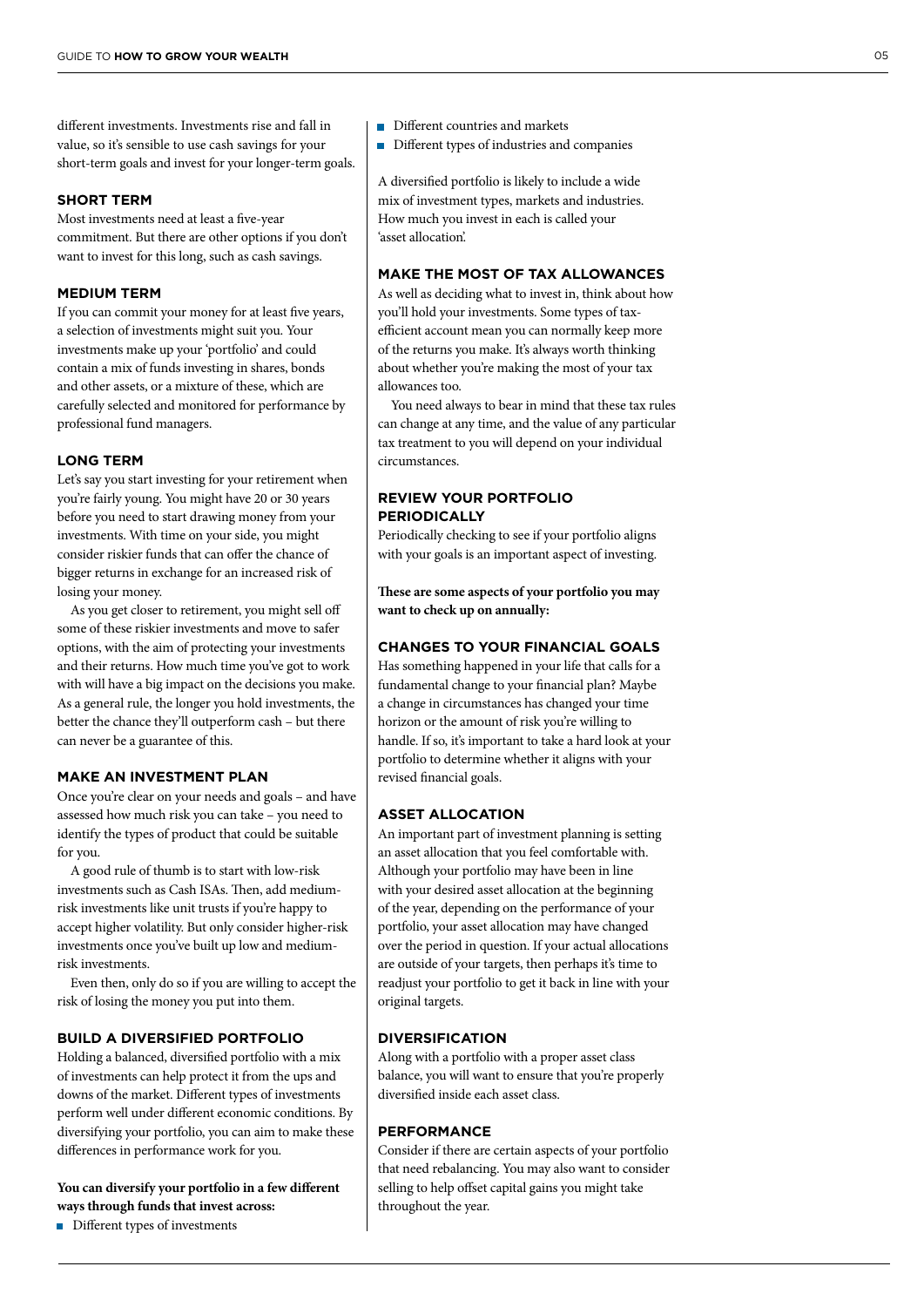#### **THE RIGHT SAVINGS OR INVESTMENTS FOR YOU WILL DEPEND ON HOW HAPPY YOU ARE TAKING RISKS AND ON YOUR CURRENT FINANCES AND FUTURE GOALS.**

### **INVESTMENT OBJECTIVES – A LIFELONG PROCESS**

Protecting your wealth from market ups and downs

Whatever your goals in life are, careful<br>planning and successful investing of<br>your wealth can help you get there. If planning and successful investing of you've got a sufficient amount of money in your cash savings account – enough to cover you for at least six months – and you want to see your money grow over the long term, then you should consider investing some of it.

Investing is a lifelong process, and the sooner you start, the better off you may be in the long run. Regardless of the fnancial stage of life you are in, you will need to consider what your investment objectives are, how long you have to pursue each objective, and how comfortable you are with risk.

#### **RIGHT SAVINGS OR INVESTMENTS**

The right savings or investments for you will depend on how happy you are taking risks and on your current fnances and future goals. Investing is diferent to simply saving money, as both your potential returns and losses are greater.

If you're retiring in the next one to two years, for example, it might not be the right time to put all of your savings into a high-risk investment. You may be better off choosing something like a cash account or bonds that will protect the bulk of your money, while putting just a small sum into a more growth-focused option such as shares.

#### **MORE CONSERVATIVE INVESTMENTS**

You may be a few months away from putting down a deposit on your frst home loan. In this case, you might be considering cash or term deposits. You might also choose a more conservative investment that keeps your savings safe in the short term.

On the other hand, if you have just recently started working and saving, you may be happy to invest a larger sum of your money into a higher-risk investment with higher potential returns, knowing you won't need to access it in the immediate future.

#### **DIFFERENT INVESTMENT OPTIONS**

If appropriate, you should consider a range of diferent investment options. A diverse portfolio can help protect your wealth from market ups and downs. There are four main types of investments (also called 'asset classes'), each with their own benefts and risks.

#### **These are:**

- **Shares** investors buy a stake in a company
- **Cash** savings put in a bank or building society account
- **Property** investors invest in a physical building, whether commercial or residential
- **Fixed interest securities (also called 'bonds')** – investors loan their money to a company or government

The various assets owned by an investor are called a 'portfolio'. You can invest directly in these assets, or you may prefer a managed fund that offers a range of diferent investments and is looked afer by a professional fund manager.

#### **DEFENSIVE INVESTMENTS**

Defensive investments focus on generating regular income, as opposed to growing in value over time. The two most common types of defensive investments are cash and fxed interest.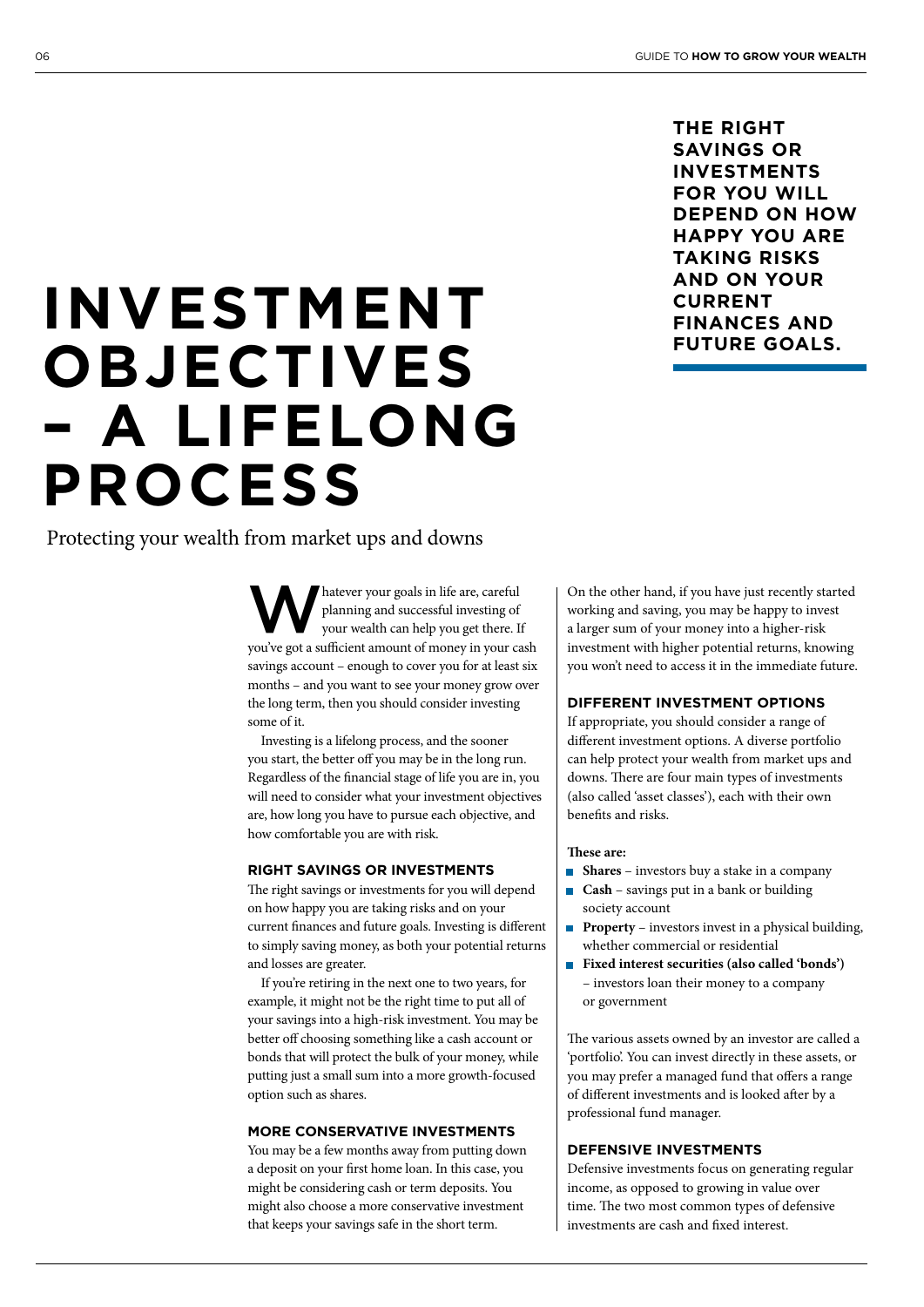#### **Cash investments include:**

#### **HIGH-INTEREST SAVINGS ACCOUNTS**

The main benefit of a cash investment is that it provides stable, regular income through interest payments. Although it is the least risky type of investment, it is possible the value of your cash could decrease over time, even though its pound figure remains the same. This may happen if the cost of goods and services rises too quickly (also known as 'infation'), meaning your money buys less than it used to.

**Fixed-interest investments include:**

#### **TERM DEPOSITS, GOVERNMENT BONDS AND CORPORATE BONDS**

A term deposit lets you earn interest on your savings at a similar (or slightly higher) rate than a cash account (depending on the amount and term you invest for), but it also locks up your money for the duration of the 'term' so you can't be tempted to spend it.

Bonds, on the other hand, basically function as loans to governments or companies, who sell them to investors for a fxed period of time and pay them a regular rate of interest. At the end of that period, the price of the bond is repaid to the investor.

Although bonds are considered a low-risk investment, certain types can decrease in value over time, so you could potentially get back less money than you initially paid.

#### **GROWTH INVESTMENTS**

Growth investments aim to increase in value over time, as well as potentially paying out income.

Because their prices can rise and fall signifcantly, growth investments may deliver higher returns than defensive investments. However, you also have a stronger chance of losing money.

The two most common types of growth investments are shares and property.

#### **SHARES**

At its simplest, a single share represents a single unit of ownership in a company. Shares are generally bought and sold on a stock exchange.

Shares are considered growth investments because their value can rise. You may be able to make money by selling shares for a higher price than you initially paid for them.

If you own shares, you may also receive income from dividends, which are efectively a portion of a company's proft paid out to its shareholders.

The value of shares may also fall below the price you pay for them. Prices can be volatile from day to day, and shares are generally best suited to longterm investors, who are comfortable withstanding these ups and downs.

Although they have historically delivered better returns than other assets, shares are considered one of the riskiest types of investment.

#### **Property investments include:**

- Residential property such as houses and units
- Commercial property such as individual offices or office blocks
- Retail premises such as shops
- Hotel rooms or hotels
- Industrial property such as warehouses

Similarly to shares, the value of a property may rise, and you may be able to make money over the medium to long term by selling a house or apartment for more than you paid for it.

Prices are not guaranteed to rise, though, and property can also be more difficult than other investment types to sell quickly, so it may not suit you if you need to be able to access your money easily.

#### **RETURNS**

Returns are the proft you earn from your investments.

#### **Depending on where you put your money, it could be paid in a number of diferent ways:**

- Dividends (from shares)
- Rent (from properties)
- Interest (from cash deposits and fixed interest securities).
- The difference between the price you pay and the price you sell for – capital gains or losses.

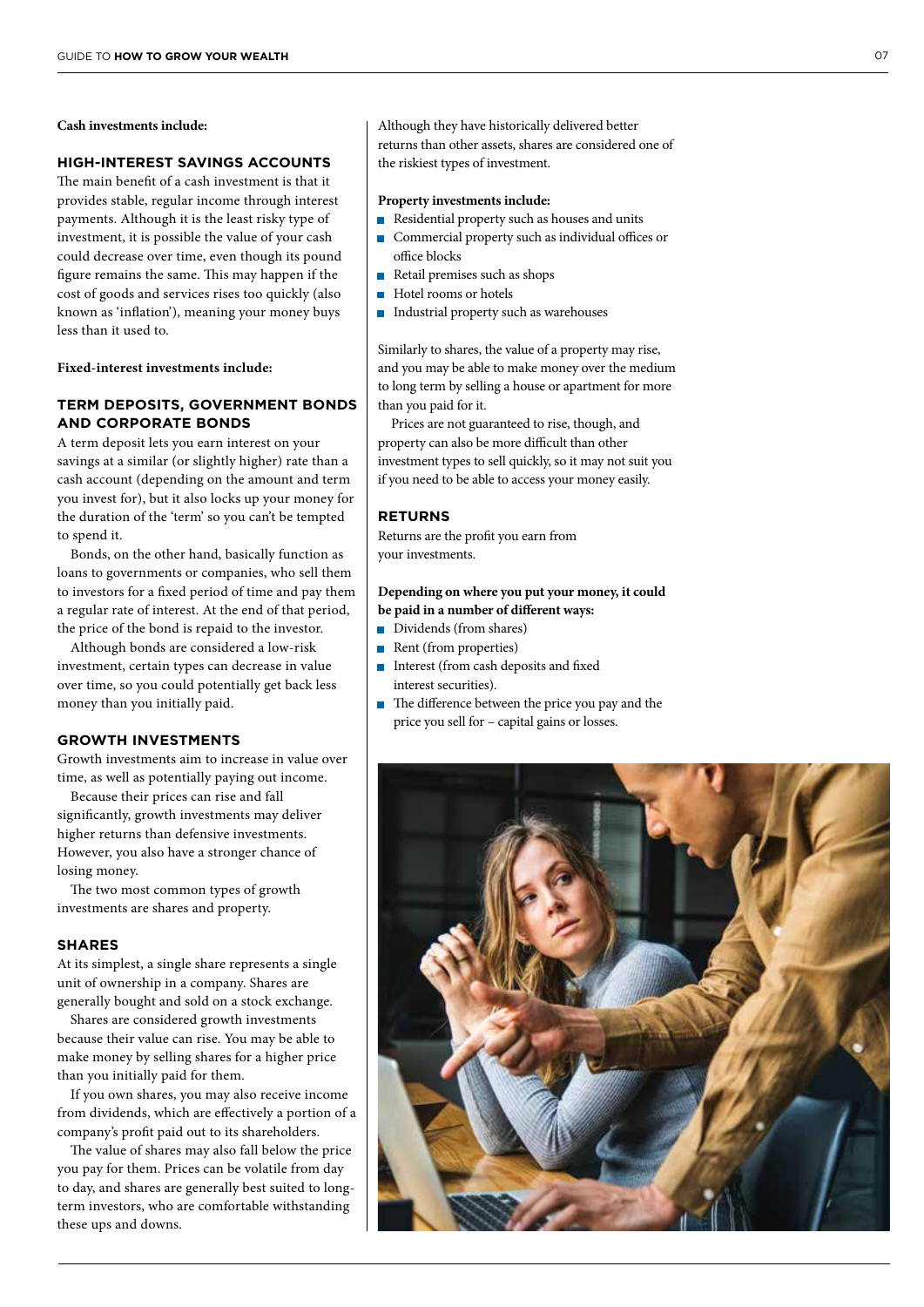

I f you want to plan for your financial future, it helps to understand risk. If you understand the risks associated with investing and you know how much risk you are comfortable taking, you can make informed decisions and improve your chances of achieving your goals.

Risk is the possibility of losing some or all of your original investment. Ofen, higher-risk investments offer the chance of greater returns, but there's also more chance of losing money. Risk means diferent things to diferent people. How you feel about it depends on your individual circumstances and even your personality. Your investment goals and timescales will also infuence how much risk you're willing to take. What you come out with is your 'risk profle'.

#### **DIFFERENT TYPES OF INVESTMENT**

None of us likes to take risks with our savings, but the reality is there's no such thing as a 'no-risk' investment. You're always taking on some risk when you invest, but the amount varies between diferent types of investment.

As a general rule, the more risk you're prepared to take, the greater returns or losses you could stand to make. Risk varies between the diferent types of investments. For example, funds that hold bonds tend to be less risky than those that hold shares, but there are always exceptions.

#### **LOSING VALUE IN REAL TERMS**

Money you place in secure deposits (such as savings accounts) risks losing value in real terms (buying power) over time. This is because the interest rate paid won't always keep up with rising prices (infation).

On the other hand, index-linked investments that follow the rate of infation don't always follow market interest rates. This means that if inflation falls, you could earn less in interest than you expected.

#### **INFLATION AND INTEREST RATES OVER TIME**

Stock market investments might beat infation and interest rates over time, but you run the risk that prices might be low at the time you need to sell. This could result in a poor return or, if prices are lower than when you bought, losing money.

You can't escape risk completely, but you can manage it by investing for the long term in a range of diferent things, which is called 'diversifcation'. You can also look at paying money into your investments regularly, rather than all in one go. This can help smooth out the highs and lows and cut the risk of making big losses.

#### **CAPITAL RISK**

Your investments can go down in value, and you may not get back what you invested. Investing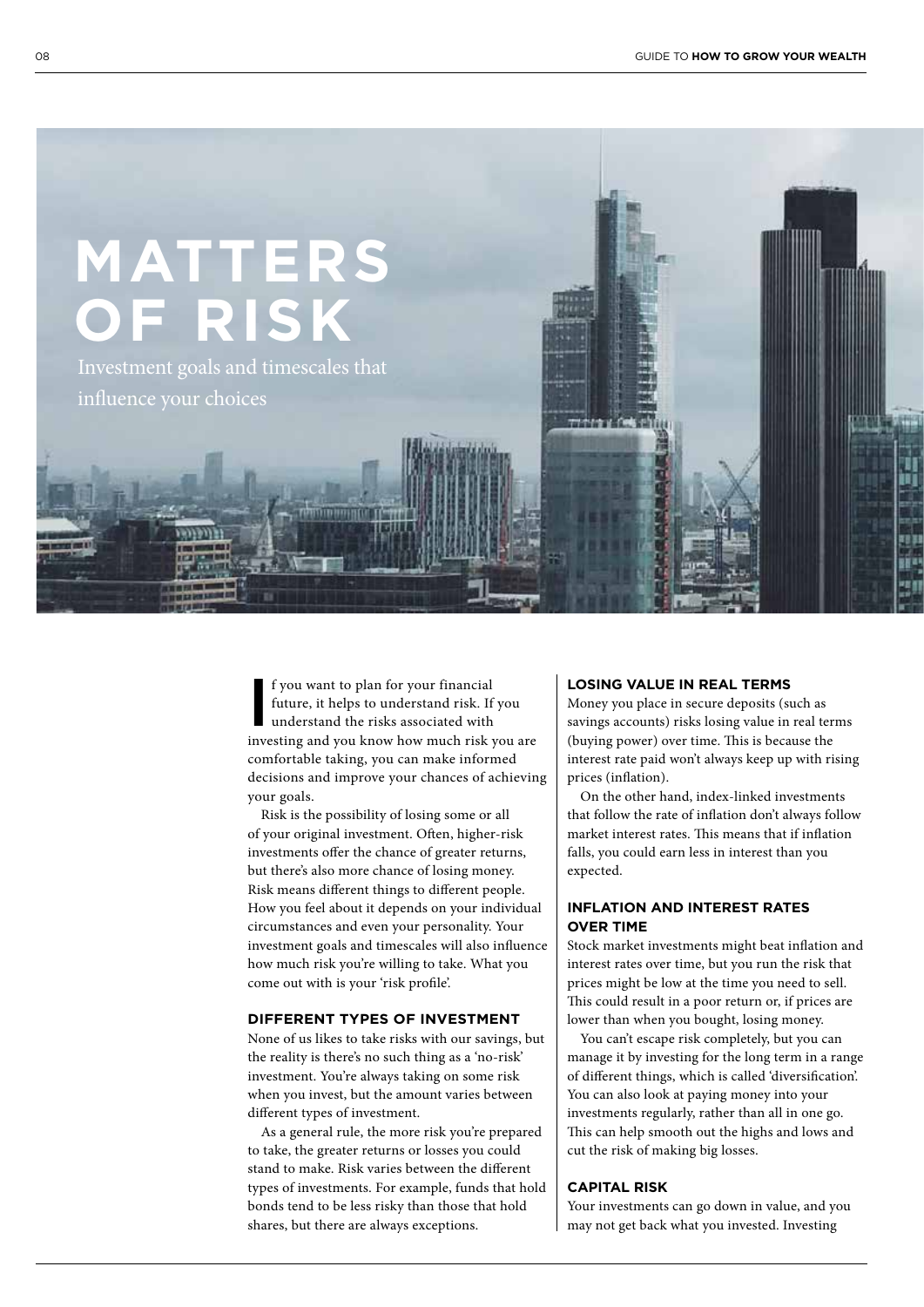

in the stock market is normally through shares (equities), either directly or via a fund. The stock market will fuctuate in value every day, sometimes by large amounts. You could lose some or all of your money depending on the company or companies you have bought. Other assets such as property and bonds can also fall in value.

#### **INFLATION RISK**

The purchasing power of your savings declines. Even if your investment increases in value, you may not be making money in 'real' terms if the things that you want to buy with the money have increased in price faster than your investment. Cash deposits with low returns may expose you to infation risk.

#### **CREDIT RISK**

Credit risk is the risk of not achieving a fnancial reward due to a borrower's failure to repay a loan or otherwise meet a contractual obligation. Credit risk is closely tied to the potential return of an investment, with the most notable being that the yields on bonds correlate strongly to their perceived credit risk.

#### **LIQUIDITY RISK**

You are unable to access your money when you want to. Liquidity can be a real risk if you hold assets such as property directly, and also in the

'bond' market, where the pool of people who want to buy and sell bonds can 'dry up'.

#### **CURRENCY RISK**

You lose money due to fuctuating exchange rates.

#### **INTEREST RATE RISK**

Changes to interest rates afect your returns on savings and investments. Even with a fxed rate, the interest rates in the market may fall below or rise above the fxed rate, afecting your returns relative to rates available elsewhere. Interest rate risk is a particular risk for bondholders.

**STOCK MARKET INVESTMENTS MIGHT BEAT INFLATION AND INTEREST RATES OVER TIME, BUT YOU RUN THE RISK THAT PRICES MIGHT BE LOW AT THE TIME YOU NEED TO SELL. THIS COULD RESULT IN A POOR RETURN OR, IF PRICES ARE LOWER THAN WHEN YOU BOUGHT, LOSING MONEY.**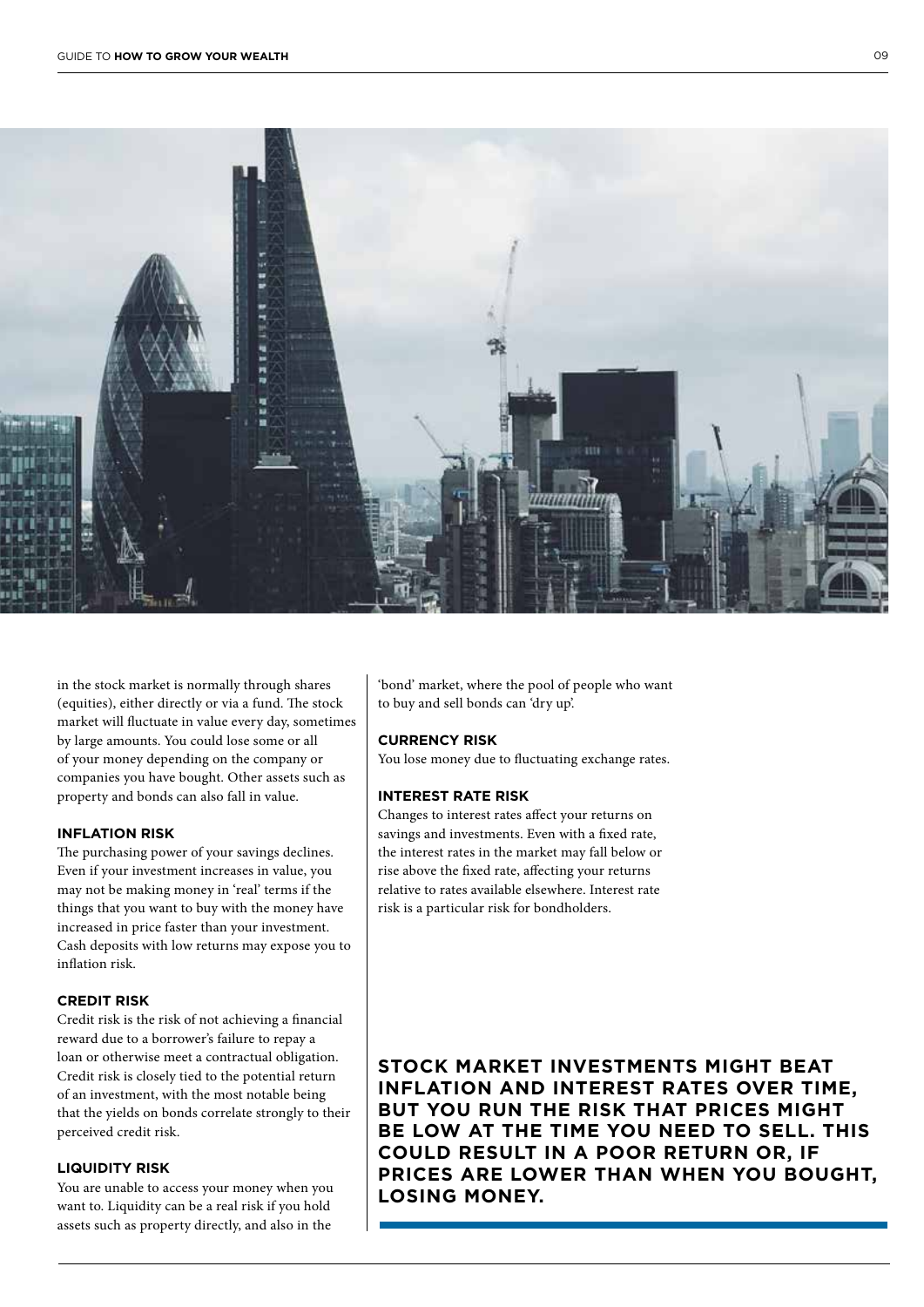### **DIVERSIFIED PORTFOLIO**

Efective tool for reducing risk and volatility without necessarily giving up returns

**INVESTING IS ALL ABOUT RISK AND RETURN.** 

Men you start investing, or even if<br>you are a sophisticated investor, of<br>the most important tools availary and the most important tools availary<br>and the most important tools availary and the most important tools availary<br>g you are a sophisticated investor, one of the most important tools available is diversifcation. Whether the market is bullish or bearish, maintaining a diversifed portfolio is essential to any long-term investment strategy.

Diversifcation allows an investor to spread risk between diferent kinds of investments (called 'asset classes') to potentially improve investment returns. This helps reduce the risk of the overall investments (referred to as a 'portfolio') underperforming or losing money.

With some careful investment planning and an understanding of how various asset classes work together, a properly diversifed portfolio provides investors with an efective tool for reducing risk and volatility without necessarily giving up returns.

#### **INVESTMENT DECISION PROCESS**

Understanding investment risk and determining what level of risk you feel comfortable with before you invest is an important part of the investment decision process. Your potential returns available from diferent kinds of investment, and the risks involved, change over time as a result of economic, political and regulatory developments, as well as a host of other factors.

Your overall asset allocation needs to refect: your future capital or income needs; the timescales before those capital sums are required or the level of income sought; and the amount of risk you can tolerate.

Investing is all about risk and return. Not only does asset allocation naturally spread risk, but it can also help you to boost your returns while maintaining, or even lowering, the level of risk of your portfolio. Most rational investors would prefer to maximise their returns, but every investor has their own individual attitude towards risk.

#### **INVESTMENT CHARACTERISTICS**

Determining what portion of your portfolio should be invested into each asset class is called 'asset allocation' and is the process of dividing your investment(s) between diferent assets. Portfolios

can incorporate a wide range of diferent assets, all of which have their own characteristics, like cash, bonds, equities (shares in companies) and property.

The idea behind allocating your money between diferent assets is to spread risk through diversifcation and to understand these characteristics, and their implications on how a portfolio will perform in diferent conditions – the idea of not putting all your eggs in one basket.

#### **LOOKING INTO THE FUTURE**

Investments can go down as well as up, and these ups and downs can depend on the assets you're invested in and how the markets are performing. It's a natural part of investing. If we could look into the future, there would be no need to diversify our investments. We could merely choose a date when we needed our money back, then select the investment that would provide the highest return to that date.

Moreover, the potential returns available from diferent kinds of investment, and the risks involved, change over time as a result of economic, political and regulatory developments, as well as a host of other factors. Diversifcation helps to address this uncertainty by combining a number of diferent investments.

#### **ASSET CLASSES**

When putting together a portfolio, there are a number of asset classes, or types of investments, that can be combined in different ways. The starting point is cash – and the aim of employing the other asset classes is to achieve a better return than could be achieved by leaving all of the investment on deposit.

#### **CASH**

The most common types of cash investments are bank and building society savings accounts and money market funds (investment vehicles which invest in securities, such as short-term bonds, to enable institutions and larger personal investors to invest cash for the short term).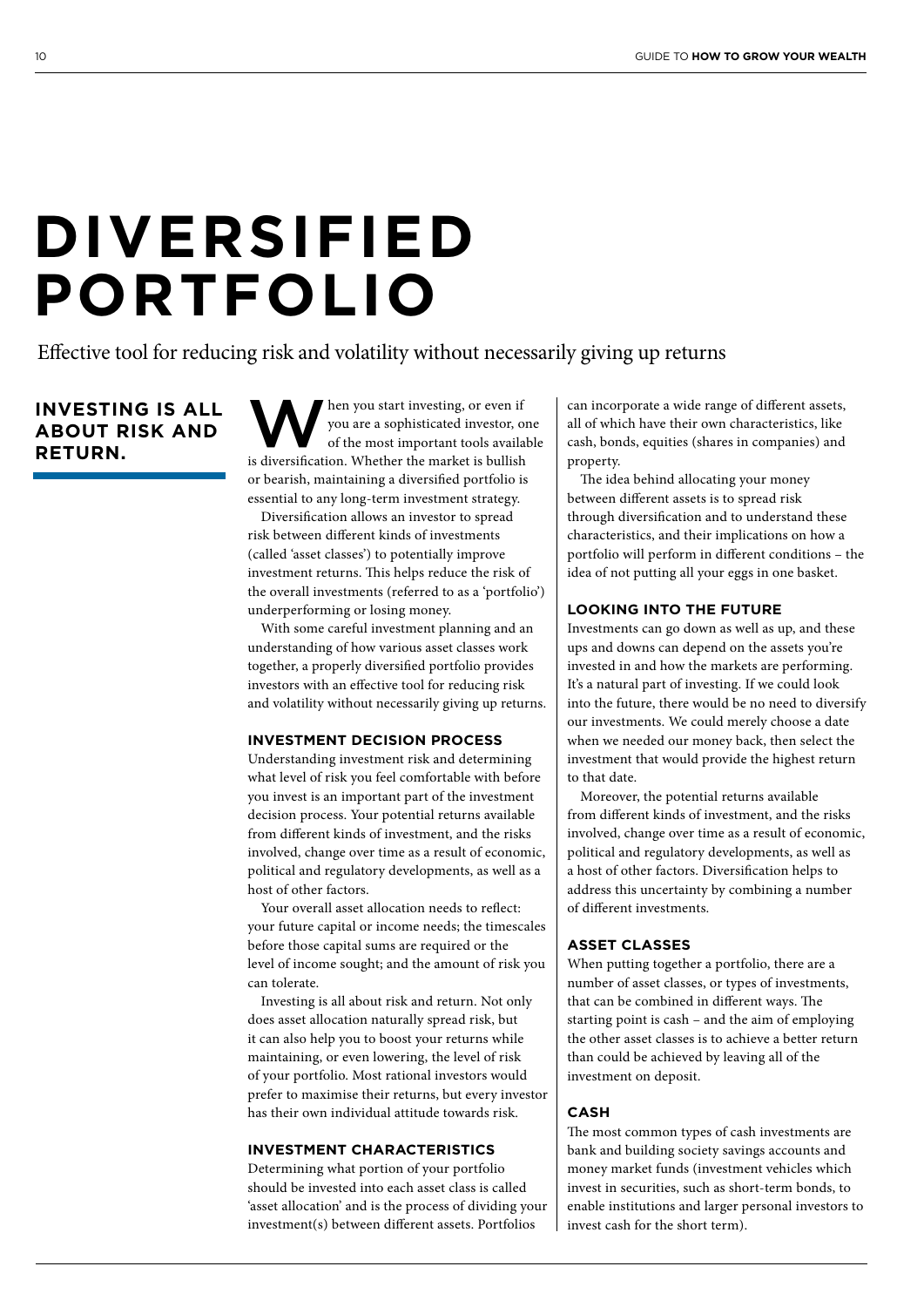#### **MAIN FOUR ASSET CLASSES**

| <b>ASSET CLASS</b>                                                                                                          | <b>OVERVIEW</b>                                                                                                                                                                                  | <b>RISK PROFILE</b>                                                                                                                                                                                                                                                                                                                                                                             |
|-----------------------------------------------------------------------------------------------------------------------------|--------------------------------------------------------------------------------------------------------------------------------------------------------------------------------------------------|-------------------------------------------------------------------------------------------------------------------------------------------------------------------------------------------------------------------------------------------------------------------------------------------------------------------------------------------------------------------------------------------------|
| Cash[1]                                                                                                                     | Savings and current account balances,<br>savings bonds, premium bonds and<br>other NS&I products, Cash ISAs and<br>any cash you have.                                                            | Low, but your money's buying power is eroded<br>over time if inflation is higher than the interest<br>rates paid. Cash you put into authorised UK<br>banks or building societies is protected by the<br>Financial Services Compensation Scheme up<br>to £85,000 per person.                                                                                                                     |
| Fixed Interest Securities - also<br>called 'bonds'. Essentially a loan<br>to a company or government for<br>a fixed period. | Gilts (government bonds), overseas<br>bonds, local authority bonds and<br>corporate bonds (loans to companies).                                                                                  | Relatively low and returns predictable if held<br>to maturity. However, traded prices can be<br>volatile. Your money's buying power can still<br>be eroded over time if inflation is higher than<br>the interest rate paid on the bond.                                                                                                                                                         |
| Shares - also known as 'equities'.<br>A stake in a company.                                                                 | You can hold shares directly or through<br>an investment fund where you pool<br>your money with other people's, like<br>with a unit trust, OEIC (open-ended<br>investment company) or life fund. | Investing in a single company is high<br>risk. Investing in a fund provides more<br>diversification, but risk levels will depend on<br>the type of shares in the fund.                                                                                                                                                                                                                          |
| Property                                                                                                                    | Includes residential or commercial<br>property and buy-to-lets, and<br>investments in property companies<br>or funds.                                                                            | Price can vary and be more volatile than with<br>bonds. Potential for gains but also losses.<br>You might not be able to access your capital<br>quickly if you have invested into property<br>directly. Access to capital might also be<br>restricted through property funds if closed to<br>redemptions, meaning you will not have access<br>until the redemption restriction has been lifted. |

*[1] Cash you put into UK banks or building societies (that are authorised by the Prudential Regulation Authority) is protected by the Financial Services Compensation Scheme (FSCS).* **T***e FSCS savings protection limit is £85,000 (or £170,000 for joint accounts) per authorised* **f***rm.*

Money held in the bank is arguably more secure than any of the other asset classes, but it is also likely to provide the poorest return over the long term. Indeed, with infation currently above the level of interest provided by many accounts, the real value of cash held on deposit is falling.

Your money could be eroded by the efects of infation and tax. For example, if your account pays 5% but infation is running at 2%, you are only making 3% in real terms. If your savings are taxed, that return will be reduced even further.

#### **FIXED INTEREST SECURITIES**

Fixed Interest Securities (also called 'bonds') are efectively IOUs issued by governments or companies. In return for your initial investment, the issuer pays a pre-agreed regular return (the 'coupon') for a fxed term, at the end of which it agrees to return your initial investment. Depending on the fnancial strength of the issuer, bonds can be very low or relatively high risk, and the level of interest paid varies accordingly, with

higher-risk issuers needing to offer more attractive coupons to attract investment.

**As long as the issuer is still solvent at the time the bond matures, investors get back the initial value of the bond. However, during the life of the bond, its price will fuctuate to take account of a number of factors, including:**

- **Interest rates** as cash is an alternative lowerrisk investment, the value of government bonds is particularly afected by changes in interest rates. Rising base rates will tend to lead to lower government bond prices, and vice versa.
- **Inflation expectations** the coupons paid by the majority of bonds do not change over time. Therefore, high inflation reduces the real value of future coupon payments, making bonds less attractive and driving their prices lower.
- **Credit quality** the ability of the issuer to pay regular coupons and redeem the bonds at maturity is a key consideration for bond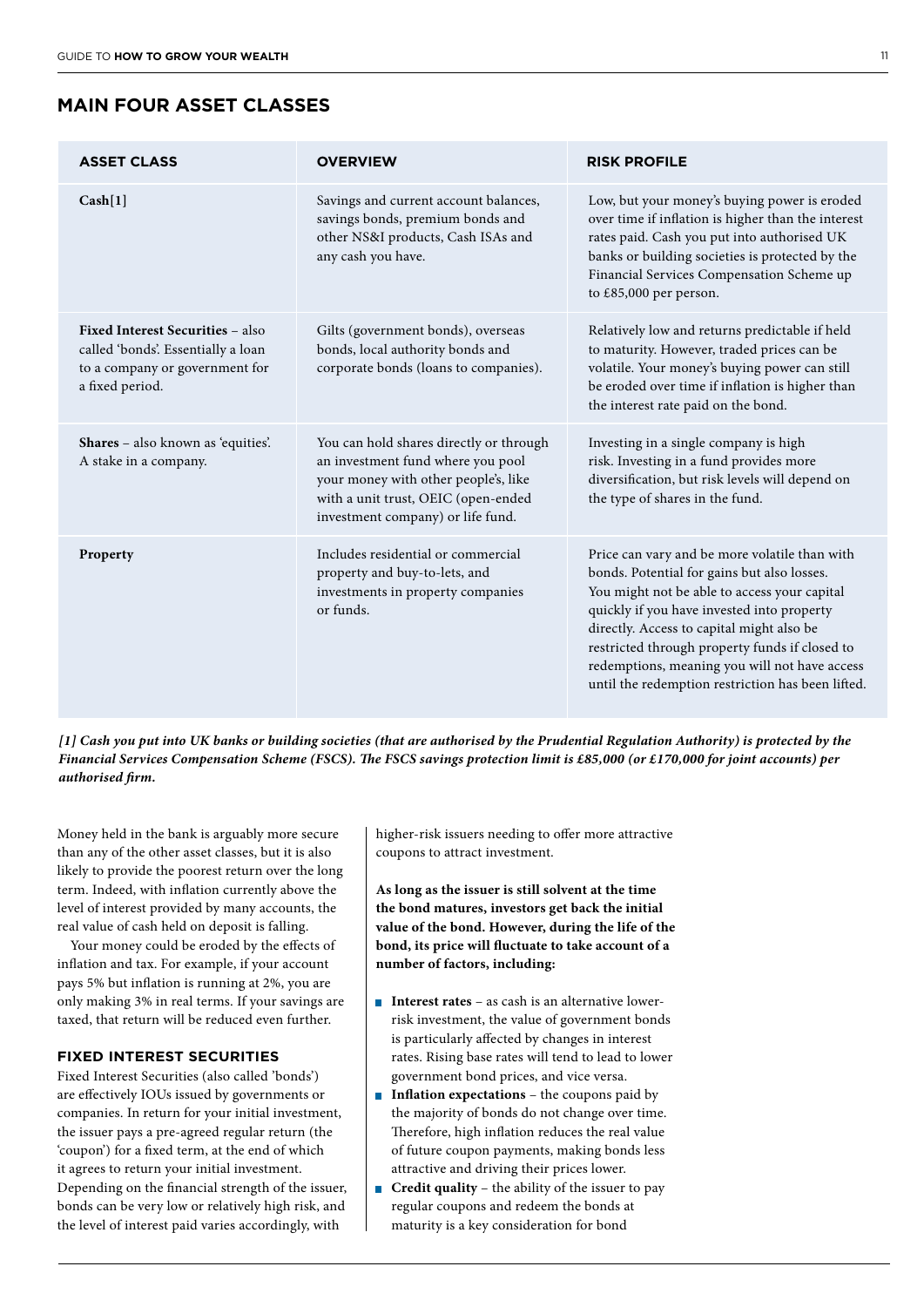#### **SHARES, OR EQUITIES IN COMPANIES, ARE REGARDED AS RISKIER INVESTMENTS THAN BONDS, BUT THEY ALSO TEND TO PRODUCE SUPERIOR RETURNS OVER THE LONG TERM.**

investors. Higher-risk bonds such as corporate bonds are susceptible to changes in the perceived credit worthiness of the issuer.

#### **SHARES**

Shares, or equities in companies, are regarded as riskier investments than bonds, but they also tend to produce superior returns over the long term. They are riskier because, in the event of a company getting into financial difficulty, bond holders rank ahead of equity holders when the remaining cash is distributed.

However, their superior long-term returns come from the fact that, unlike a bond (which matures at the same price at which it was issued), share prices can rise dramatically as a company grows.

**Returns from shares are made up of changes in the share price and, in some cases, dividends paid by the company to its investors. Share prices fuctuate constantly as a result of factors such as:**

- **Company profits** by buying shares, you are efectively investing in the future proftability of a company, so the operating outlook for the business is of paramount importance. Higher profts are likely to lead to a higher share price and/or increased dividends, whereas sustained losses could place the dividend or even the long-term viability of the business in jeopardy
- **Economic background** companies perform best in an environment of healthy economic growth, modest infation and low interest rates. A poor outlook for growth could suggest waning demand for the company's products or services. High infation could impact companies in the form of increased input prices, although in some cases companies may be able to pass this on to consumers. Rising interest rates could put strain on companies that have borrowed heavily to grow the business
- **Investor sentiment** as higher-risk assets, equities are susceptible to changes in investor sentiment. Deterioration in risk appetite normally sees share prices fall, while a turn to positive sentiment can see equity markets rise sharply

#### **PROPERTY**

In investment terms, property normally means commercial real estate – offices, warehouses, retail units and the like. Unlike the assets we have mentioned so far, properties are unique – only one fund can own a particular office building or shop.

The performance of these assets can sometimes be dominated by changes in capital values. These unusually dramatic moves in capital value illustrate another of property's key characteristics, namely its relative illiquidity compared to equities or bonds. Buying equities or bonds is normally a relatively quick and inexpensive process, but property investing involves considerable valuation and legal involvement.

The more normal state of affairs is for rental income to be the main driver of commercial property returns. Owners of property can enhance the income potential and capital value of their assets by undertaking refurbishment work or other improvements. Indeed, without such work, property can quickly become uncompetitive and run down. When managed properly, the relatively stable nature of property's income return is key to its appeal for investors.

#### **DIVERSIFICATION**

Diversifcation helps to address uncertainty by combining a number of diferent investments. In order to maximise the performance potential of a diversifed portfolio, managers actively change the mix of assets they hold to refect the prevailing market conditions. These changes can be made at a number of levels, including the overall asset mix, the target markets within each asset class, and the risk profle of underlying funds within markets.

As a rule, an environment of positive or recovering economic growth and healthy risk appetite would be likely to prompt an increased weighting in equities and a lower exposure to bonds. Within these baskets of assets, the manager might also move into more aggressive portfolios when markets are doing well, and more cautious ones when conditions are more difficult. Geographical factors such as local economic growth, interest rates and the political background will also afect the weighting between markets within equities and bonds.

In the underlying portfolios, managers will normally adopt a more defensive positioning when risk appetite is low. For example, in equities, they might have higher weightings in large companies operating in parts of the market that are less reliant on robust economic growth. Conversely, when risk appetite is abundant, underlying portfolios will tend to raise their exposure to more economically sensitive parts of the market and to smaller companies.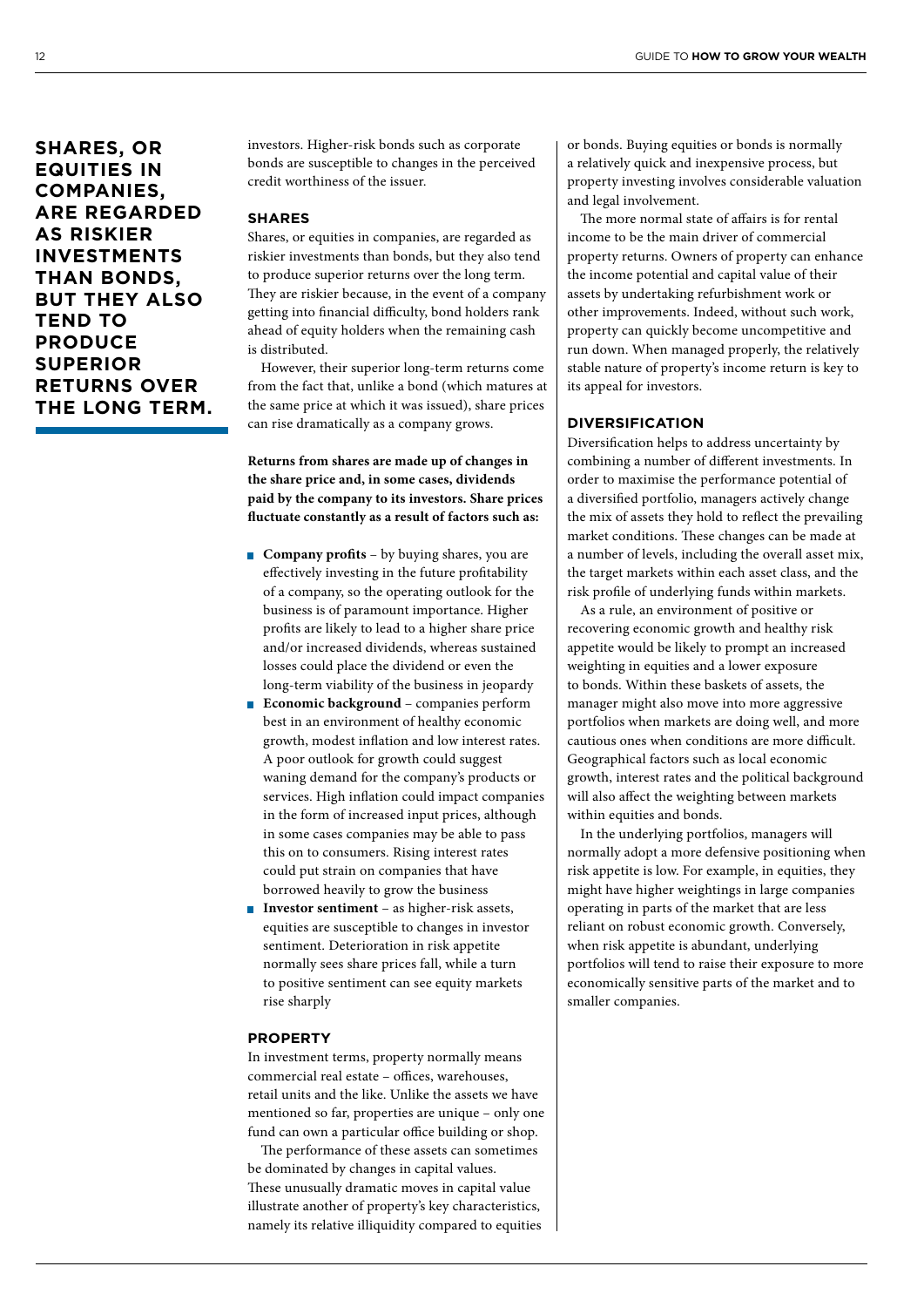### **VOLATILITY, RISK AND MARKET DECLINES**

Relentless and continual rise in value over the very long term, punctuated by falls

There is an undeniable correlation between<br>geopolitics, market sentiment and the mac<br>trading environment. But over long period geopolitics, market sentiment and the macro trading environment. But over long periods, we have seen markets recover from downturns, although past performance is no indicator of future performance.

Corrections can be healthy and result in even stronger growth in the future, although this isn't guaranteed and you could get back less than you invest. This is why holding a diversified portfolio for the long term makes good investing sense. It's time invested in the market, and not the timing of the market, which dictates long-term returns.

#### **MISSING OUT ON OPPORTUNITIES**

The relentless and continual rise in value over the very long term is typically punctuated by falls. It's important not to let global uncertainties afect your investment strategy for the years ahead. Individuals who stop investing, particularly during market downturns, can often miss out on opportunities to invest at lower prices.

Such volatility is less frightening if you take a longer-term view. It's important to stick to your strategy and keep moving ahead consistently by spreading risk and growing your wealth. It's volatility in stock markets that make investors nervous. But on the fipside, not all volatility is bad: without volatility, stock prices would never rise.

#### **AVOID BEING BLOWN OFF COURSE**

In practice, everyone's investment goals are diferent. By deciding on your long-term fnancial priorities – whether it's funding your children's education or saving enough to be able to retire early – you can avoid being blown of course by shortterm events.

Trying to second-guess the impact of events such as a global trade war, Brexit or a stock market correction, and tarif concerns or fears that earnings will continue to disappoint – or even attempting

to make a bet on them – rarely pays of. Instead, investors who focus on long-term horizons (at least five to ten years) have historically fared much better.

#### **CONSIDERED AND STRATEGIC APPROACH**

Sensible diversifcation – owning a mix of assets, including shares, bonds and alternative investment such as property – can help protect investors over the long term. When one area of a portfolio underperforms, another part should provide important protection – and it's never too early or too late to start taking this considered and strategic approach.

Volatility, risk and market declines are a normal part of the investing cycle, but the media likes drama. Reports will use words that make these market fuctuations sound alarming, so be cautious about reacting to the unnerving 24/7 news cycle.

#### **REFLECTING RISK TOLERANCES AND TIMELINES**

If you have a well-diversifed portfolio, then it's more important than ever to stay the course. You have a strategy in place that refects your risk tolerance and timeline, so stay committed. However, if you reacted and sold in a previous market decline or have not implemented a strategic asset allocation, then now is the time to have a discussion about your investment options.

Be aware of the psychological afect this type of volatility has on you as an investor, and resist the urge to be reactive. The recent decline was expected and is coming afer fnancial markets as a whole have experienced a historic bull phase for close to ten years now. No one knows how severe any market turbulence will be or what the market will do next. It could be over quickly or linger for a while. But no matter what lies ahead, proper diversifcation and perseverance over the long term are what's most important.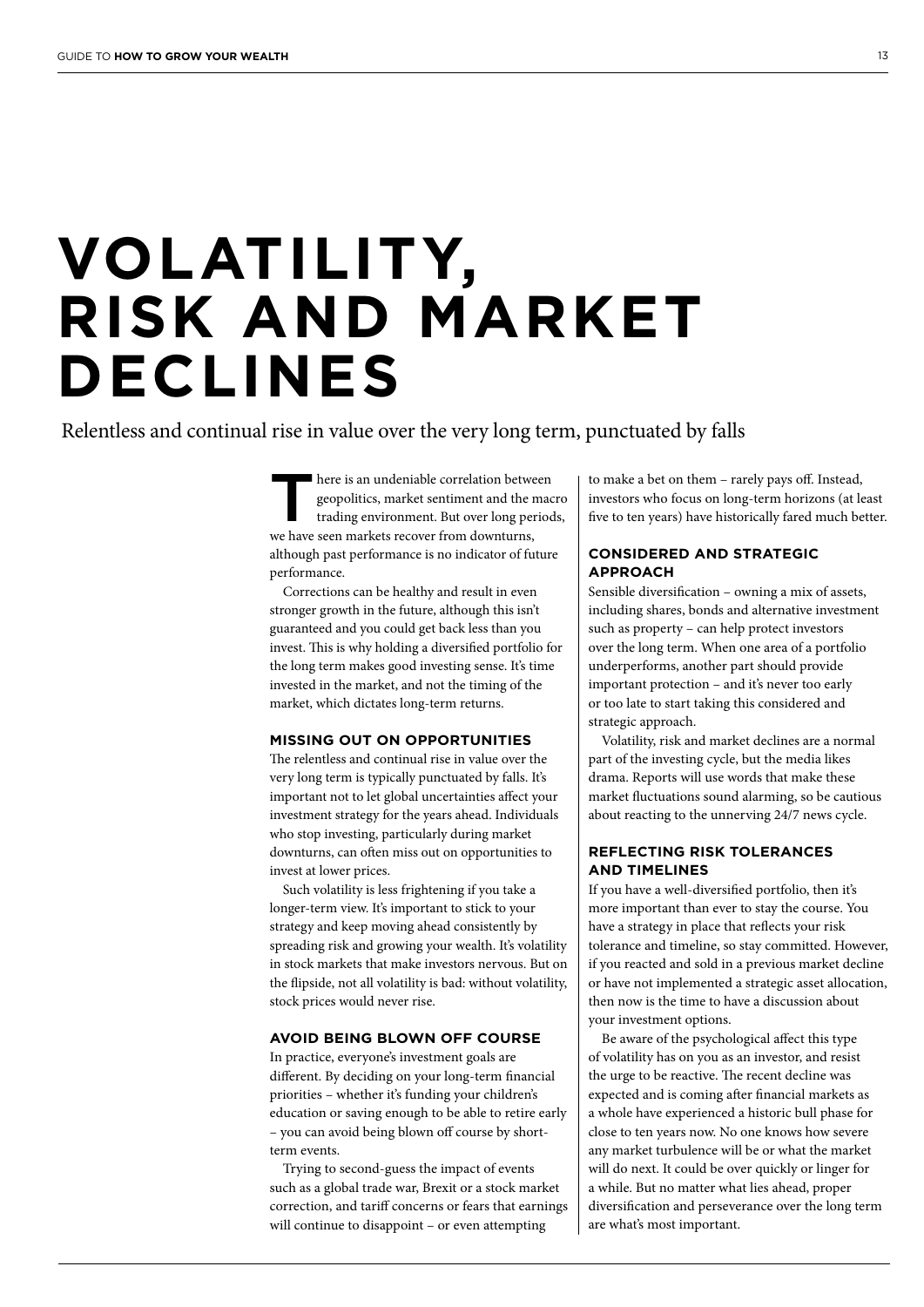**ONCE THE PRESERVE OF THE SUPER-RICH, INDIVIDUALS AND FAMILIES WOULD COME TOGETHER TO IDENTIFY PROMISING OPPORTUNITIES TO MAKE MONEY AND DO GOOD AT THE SAME TIME.**

### **POSITIVE OUTCOMES**

Impact investing without sacrifcing returns or profts

or those looking to make the world a better<br>
place, but not wanting to sacrifice returns<br>
or profits, impact investing aims to support place, but not wanting to sacrifce returns a positive social or environmental impact, as well as looking to achieve compelling fnancial returns at the heart of sustainable investing.

The term 'impact investing' was first coined in 2007, although the practice developed over years beforehand. It seeks to generate both social change and a return on capital, and ends the old dichotomy where business was seen solely as a way to make a proft, while social progress was better achieved only through philanthropy or public policy.

#### **NOT A RECENT PHENOMENON**

Socially responsible investing is not a recent phenomenon – it can actually be traced back several centuries. Early initiatives were all based on the exclusion of controversial sectors such as tobacco or armaments rather than on investing in businesses which have the power to do good. That's what impact investing is seeking to achieve, and it has begun to gain traction.

The upward swing of impact investing is being led by millennials. This type of investing considers a company's commitment to corporate social responsibility (CSR), or the sense of duty to positively serve society as a whole, before becoming involved with that company. This societal impact difers depending on the industry and the specifc company within that industry, but some common examples include giving back to the community by helping the less fortunate or investing in sustainable energy practices.

#### **SOCIAL AND ENVIRONMENTAL THEMES**

22Once the preserve of the super-rich, individuals and families would come together to identify promising opportunities to make money and do good at the same time. But, increasingly, investor impact strategies are now covering a broader range of social and environmental themes and, in many

cases, harnessing the latest technology or pioneering delivery systems to gain efficiencies and reach those most in need.

Impact investments can be made in both emerging and developed markets and target a range of returns depending on an investor's strategic goals. The growing impact investment market provides capital to address the world's most pressing challenges in sectors such as sustainable agriculture, renewable energy, conservation, micro fnance, and afordable and accessible basic services including housing, healthcare and education.

#### **CHALLENGING PREVIOUS LONG-HELD VIEWS**

Impact investing challenges the previous long-held views that social and environmental issues should be addressed only by philanthropic donations, and that market investments should focus exclusively on achieving fnancial returns.

The impact investing market directs capital to enterprises that generate social or environmental benefits, and offers diverse and viable opportunities for investors to advance social and environmental solutions through investments that also produce fnancial returns.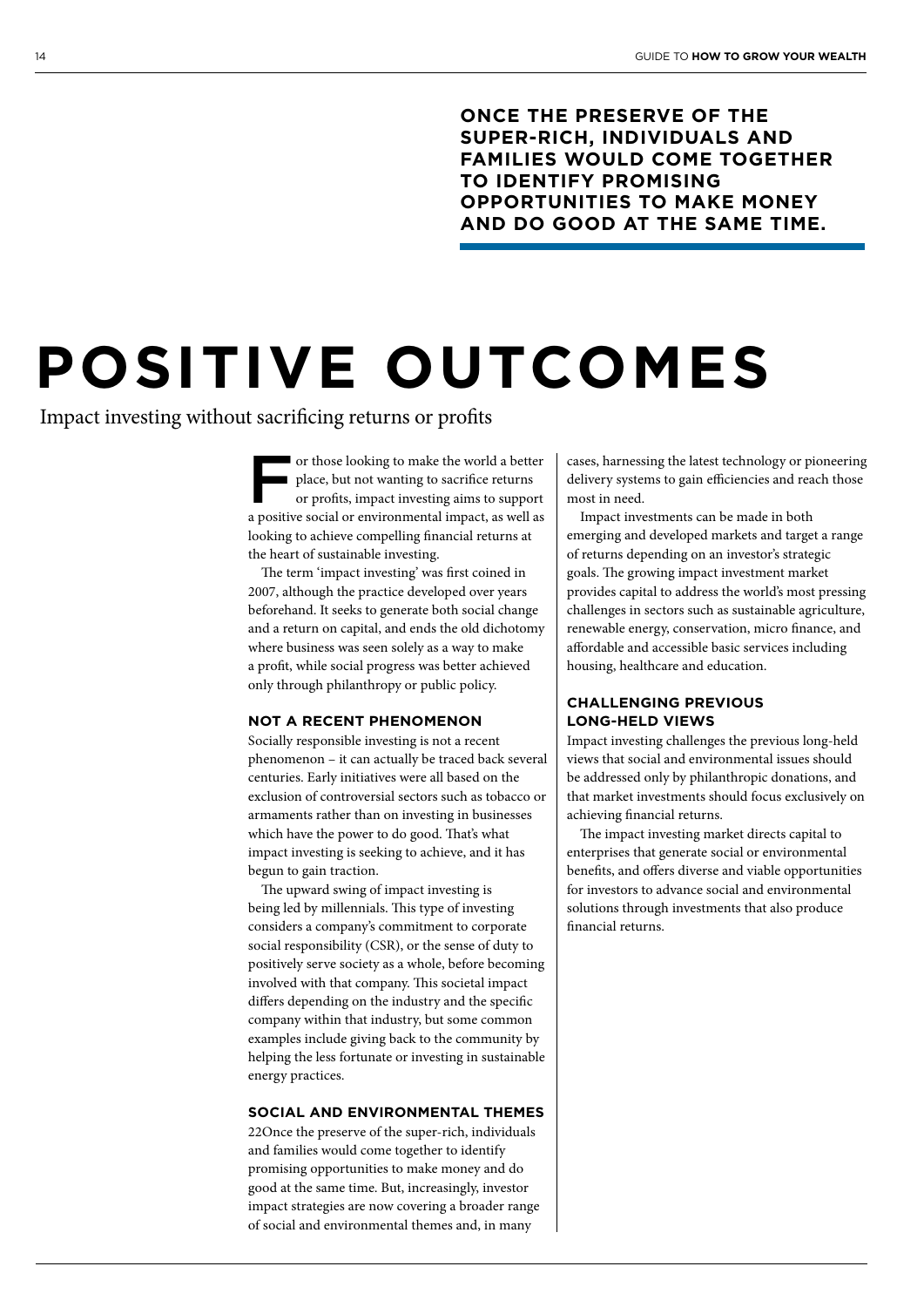